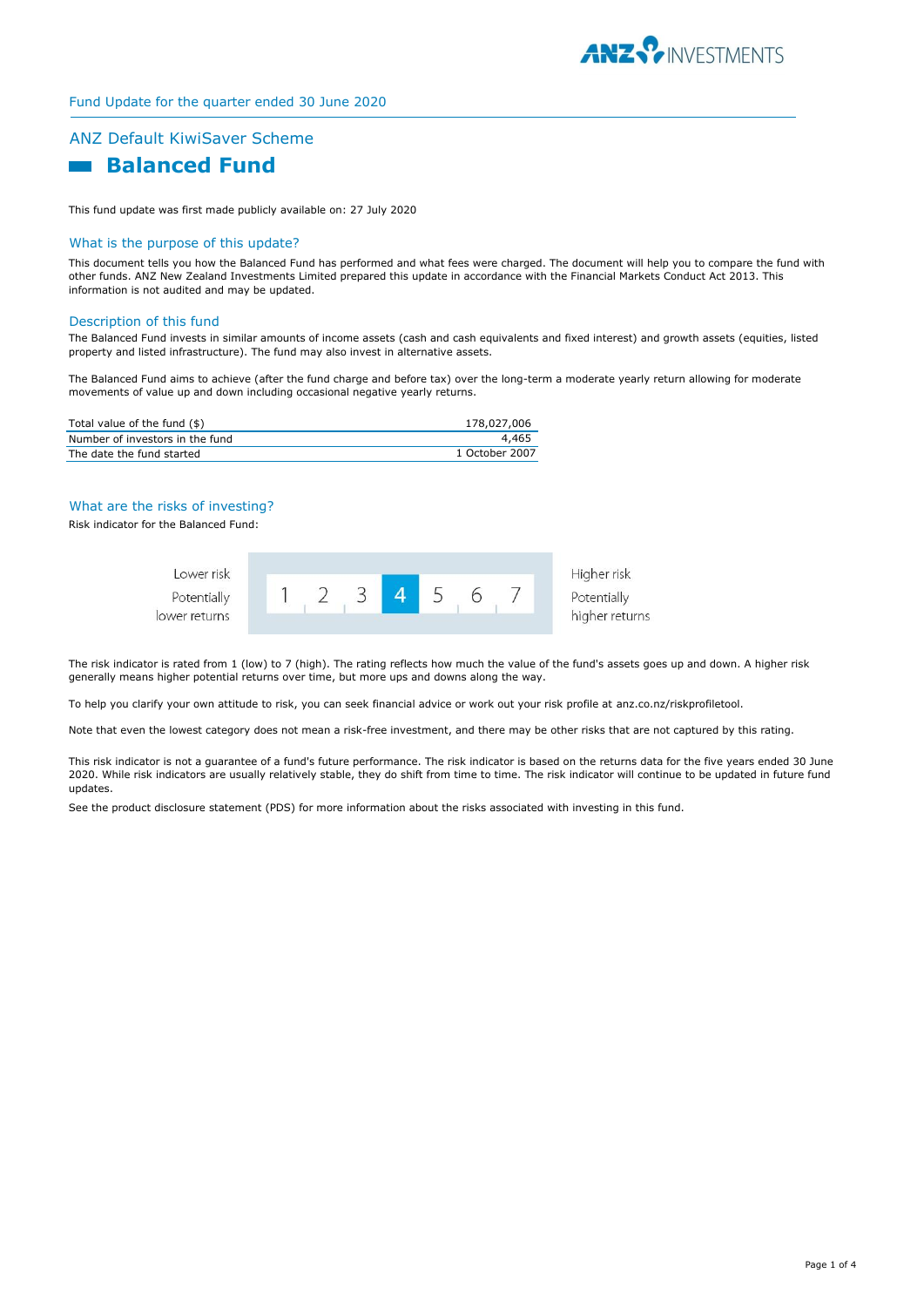## How has the fund performed?

|                                               | Average over past<br>five vears | Past vear |  |
|-----------------------------------------------|---------------------------------|-----------|--|
| Annual return                                 |                                 |           |  |
| (after deductions for charges and tax)        | 4.78%                           | 2.83%     |  |
| Annual return                                 |                                 |           |  |
| (after deductions for charges but before tax) | 5.88%                           | 3.72%     |  |
| Market index annual return                    |                                 |           |  |
| (reflects no deduction for charges and tax)   | 6.84%                           | 4.03%     |  |

The market index annual return is calculated using the target investment mix and the indices of each asset class.

Additional information about the market index is available in the statement of investment policy and objectives on the offer register at www.discloseregister.companiesoffice.govt.nz.



## **Annual return graph**

This shows the return after fund charges and tax for each of the last 10 years ending 31 March. The last bar shows the average annual return for the last 10 years, up to 30 June 2020.

**Important:** This does not tell you how the fund will perform in the future.

Returns in this update are after tax at the highest prescribed investor rate (PIR) of tax for an individual New Zealand resident. Your tax may be lower.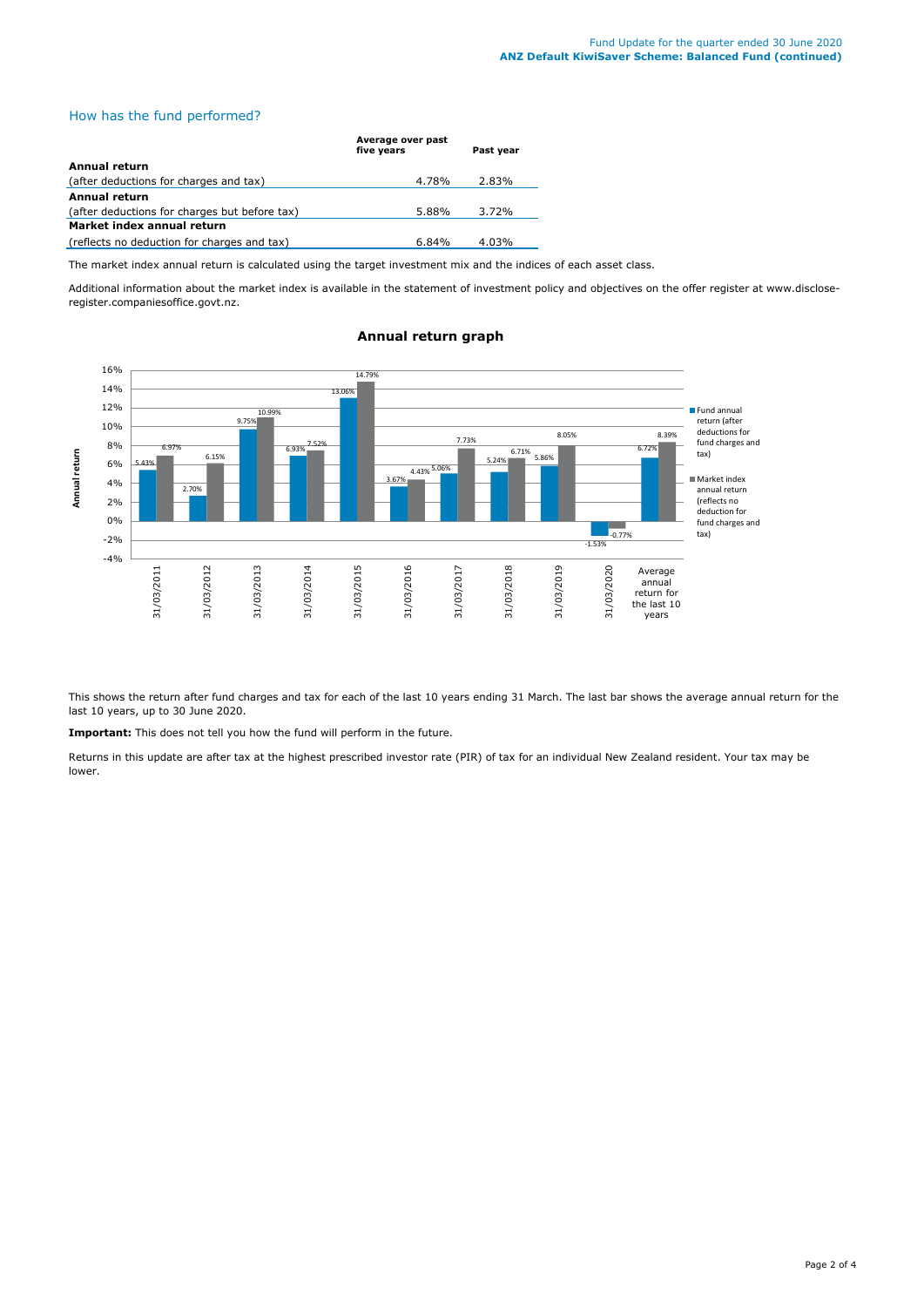### What fees are investors charged?

Investors in the Balanced Fund are charged fund charges. In the year to 31 March 2020 these were:

|                                                    | % of net asset value          |
|----------------------------------------------------|-------------------------------|
| Total fund charges <sup>1</sup>                    | 0.96%                         |
| Which are made up of:                              |                               |
| <b>Total management and administration charges</b> | 0.96%                         |
| Including:                                         |                               |
| Manager's basic fee                                | $0.90\%$                      |
| Other management and administration charges        | 0.06%                         |
| Total performance based fees                       | $0.00\%$                      |
|                                                    | Dollar amount per<br>investor |
| <b>Other charges</b>                               |                               |
| Membership fee <sup>2</sup>                        | \$18                          |

Investors are not currently charged individual action fees for specific actions or decisions (for example, for withdrawing from or switching funds). See the PDS for more information about Scheme fees.

Small differences in fees and charges can have a big impact on your investment over the long term.

#### Example of how this applies to an investor

Sarah had \$10,000 in the fund at the start of the year and did not make any further contributions. At the end of the year, Sarah received a return after fund charges were deducted of \$283 (that is 2.83% of her inital \$10,000). Sarah also paid \$18 in other charges. This gives Sarah a total gain after tax of \$265 for the year.

## What does the fund invest in?

## **Actual investment mix<sup>3</sup> Target investment mix<sup>3</sup>**

This shows the types of assets that the fund invests in. This shows the mix of assets that the fund generally intends to invest in.